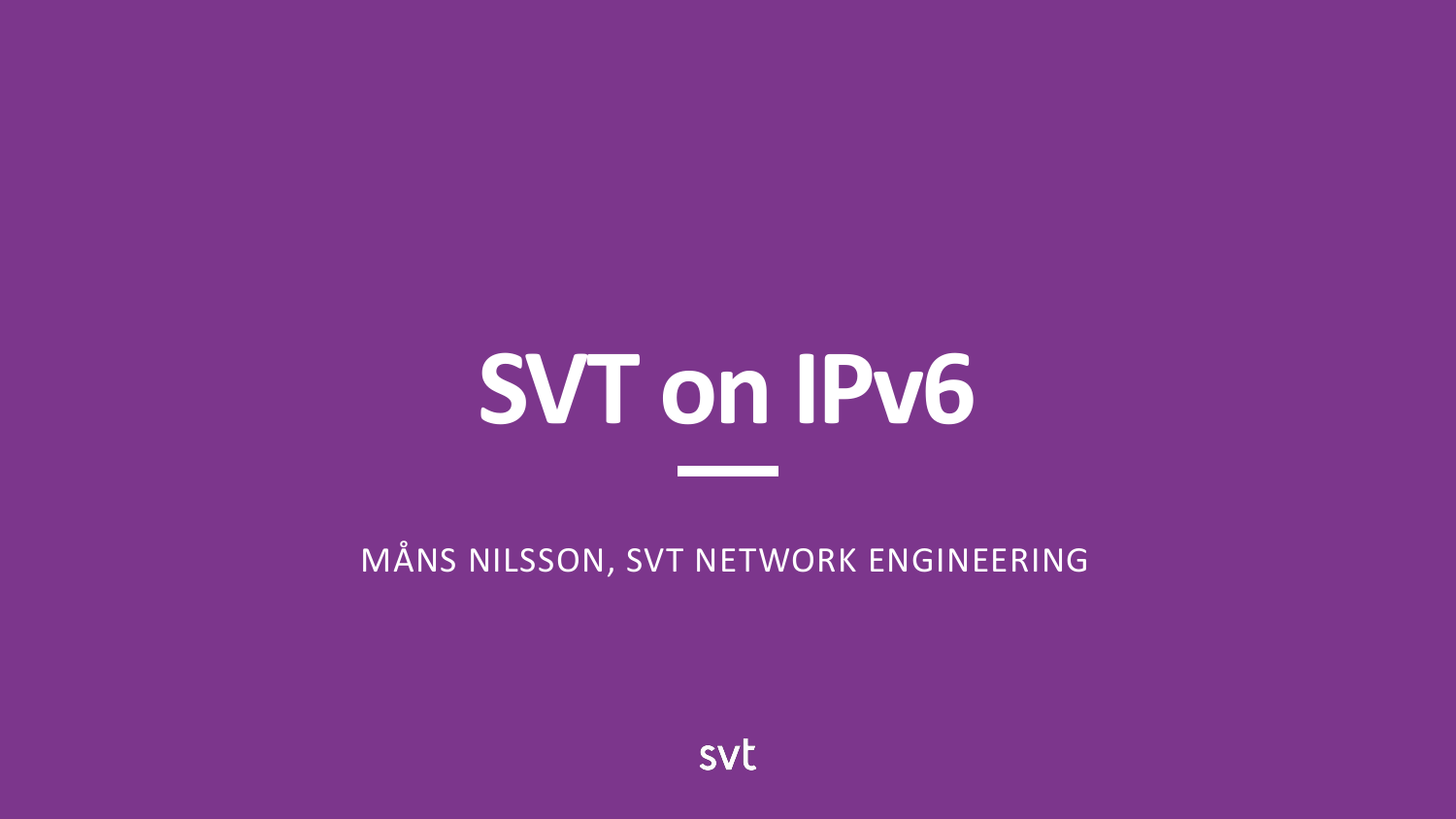About

- $\rightarrow$  SVT is a public service broadcast company, focused on television
- $\rightarrow$  Founded 1979 as TV fork of earlier all-broadcast public service company
- $\rightarrow$  Largest, most trusted TV company in Sweden.
- $\rightarrow$  4 linear channels, OTA, OTT, On-demand.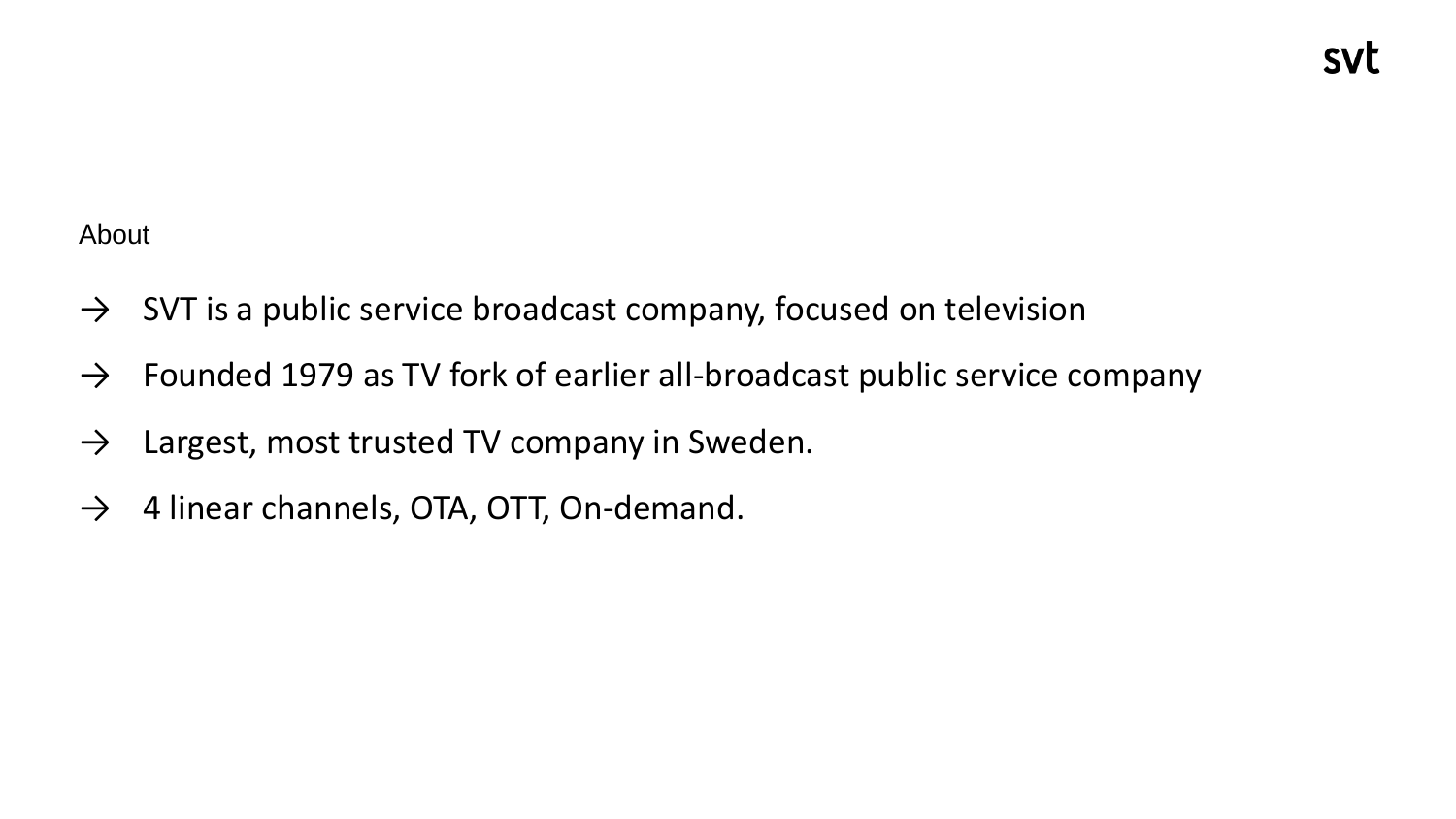## **IP on SVT**

- $\rightarrow$  Internet is the source / channel of much of our news raw material.
- $\rightarrow$  IP based technologies quickly surpassing traditional baseband media transport in production domain.
- $\rightarrow$  Time and frequency is very important and is dependent on IP networking
- $\rightarrow$  A very large portion of both linear and on-demand view is streamed via Internet and IP networks.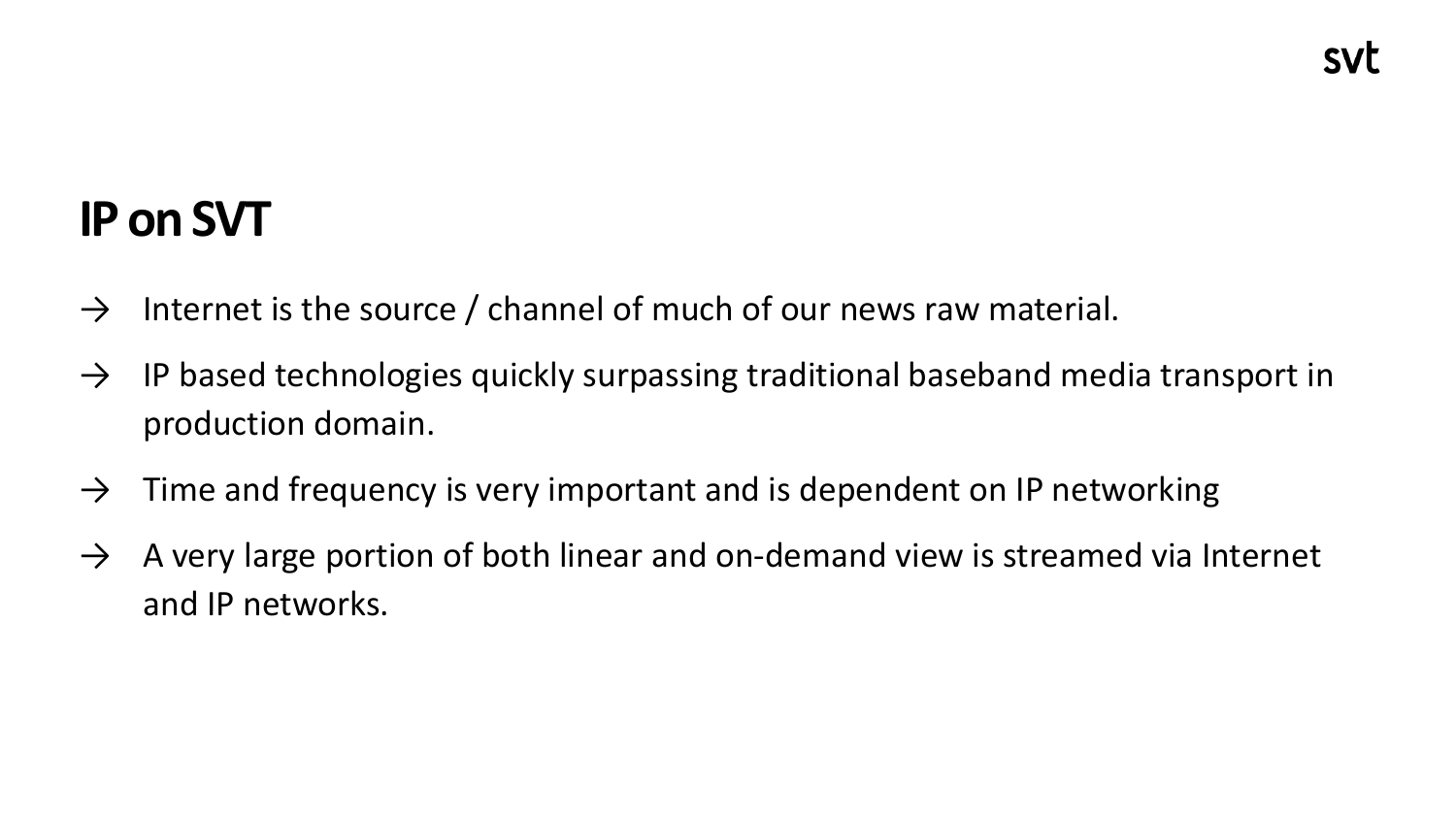## **Origins of in-house streaming**

- $\rightarrow$  Initially, streaming was, like analog and DVB-T broadcast were/are, outsourced.
- $\rightarrow$  Streaming landscape, excluding triple-play walled gardens, is 100% unicast.
- $\rightarrow$  DVB-T has very low marginal cost per extra viewer, quite non-linear.
- $\rightarrow$  Unicast streaming/on-demand is close to linear cost per viewer.
- $\rightarrow$  Outsourcing was not cost effective.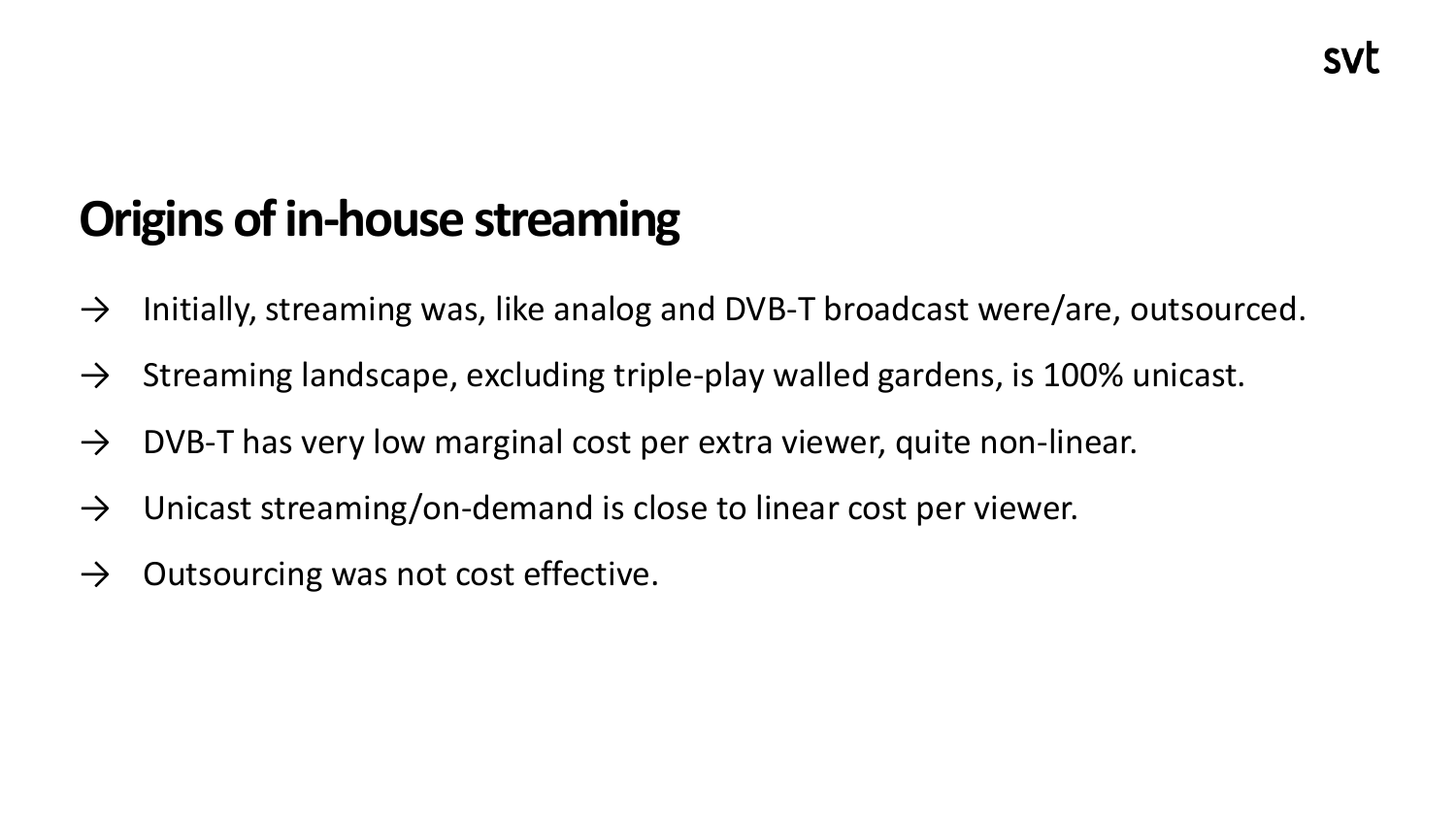## **Origins of in-house streaming**

- $\rightarrow$  Project to save costs
- $\rightarrow$  Internal streaming platform developed
- $\rightarrow$  LIR "goodie bag", upgraded IP transit, IXP connections, PNI, et c.
- $\rightarrow$  Commercial outsourcer still available for peak offload.
- $\rightarrow$  Now developing a "pod" concept that can be flexibly deployed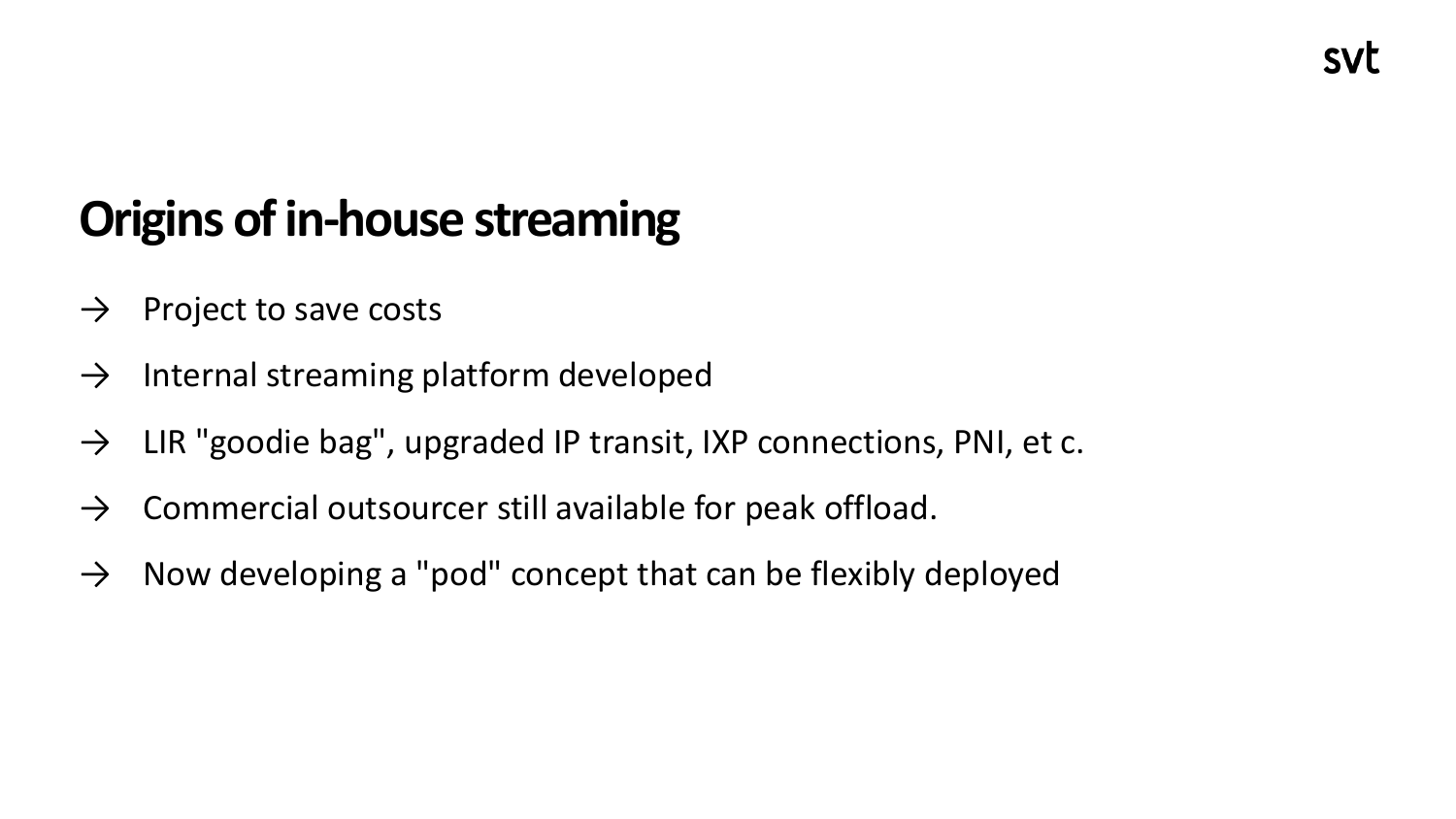#### **The Internet is dual stack**

IPv4-only is like pea soup without pancakes.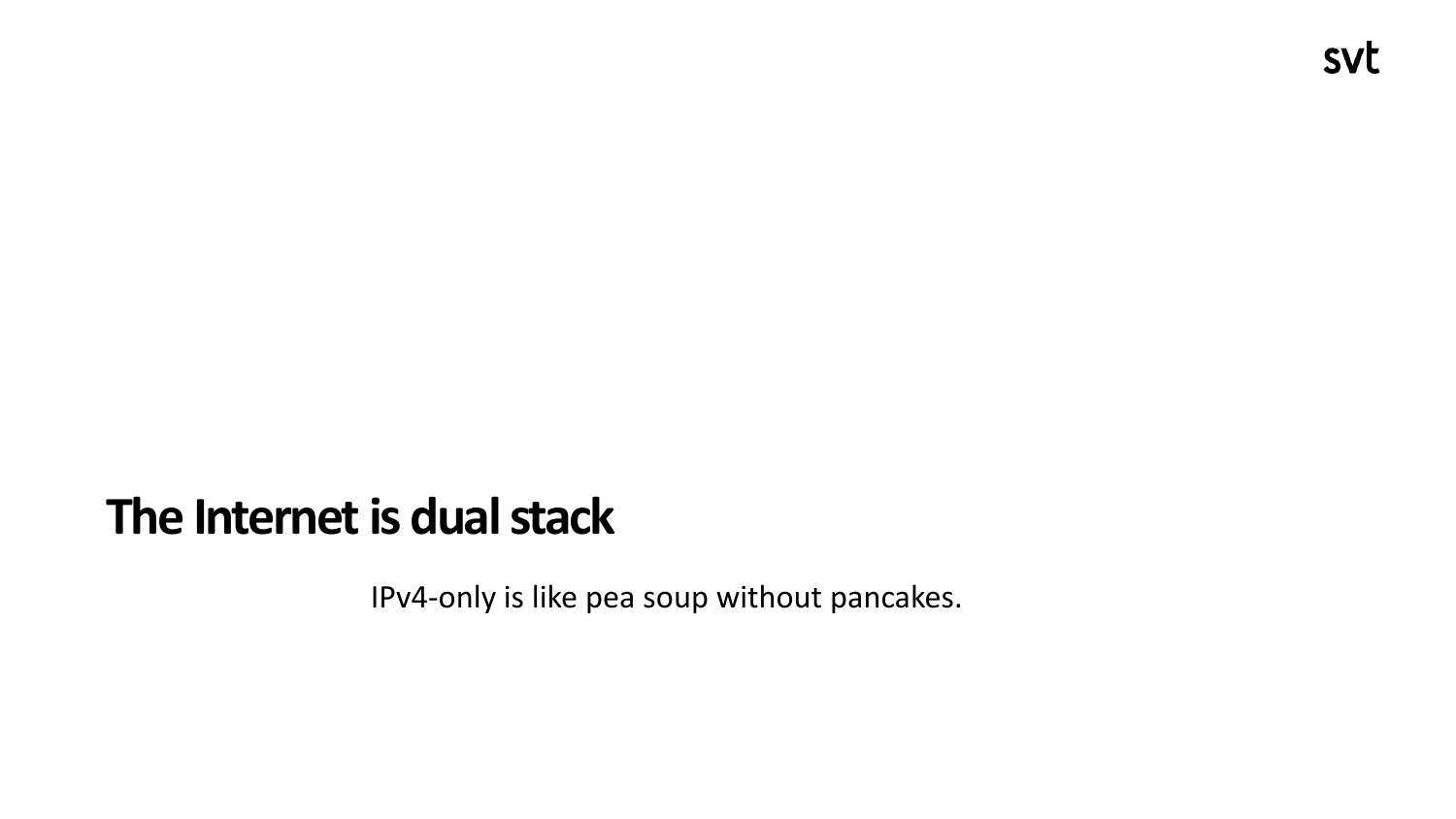#### **IPv6 use cases**

- $\rightarrow$  News gathering: RFC 6540 is real, especially for full-service resolvers.
- $\rightarrow$  Special case for ingest streaming, where e2e transparency is important.
- $\rightarrow$  Most "New generation IP and claimed-modern" broadcast systems are v4-only, hardly even DNS capable.
- $\rightarrow$  Our network infrastructure is fully v6 capable.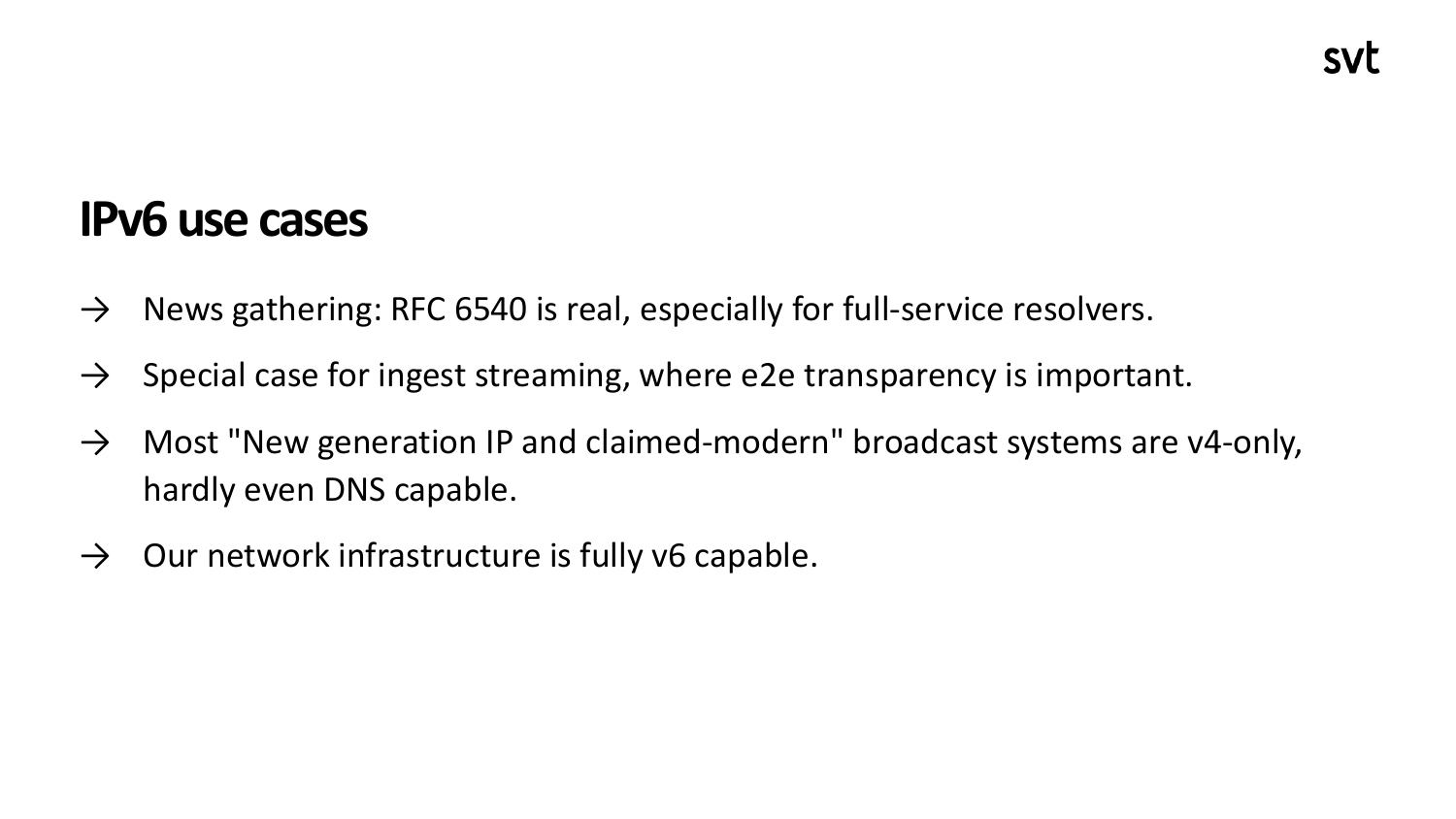#### **Use case: News gathering**

- $\rightarrow$  Basic premise of IP is unique nodes
- $\rightarrow$  Current IPv4 situation breaks this
- $\rightarrow$  "no message ever was improved by passing through a gateway" very valid for RTC.
- $\rightarrow$  Commercial solutions usually mean 2 or more Application Level Gateways in series.
- $\rightarrow$  Uniquely reachable endpoints very desirable to simplify and improve comms.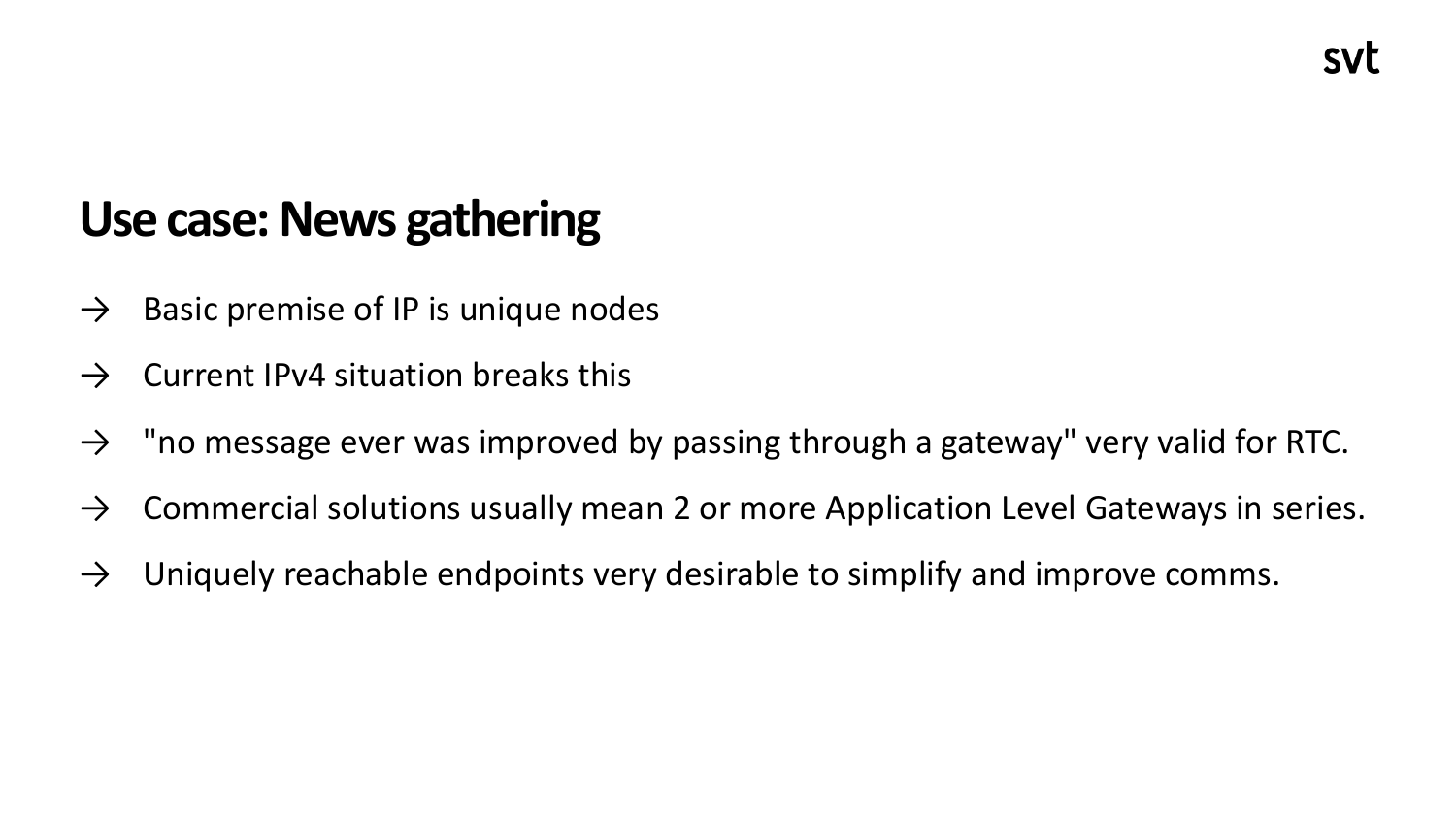## **Use case: Streaming / OTT / VOD**

- $\rightarrow$  This is almost 100% unicast HTTPS.
- $\rightarrow$  Triple-play islands are fed via DVB or dedicated p2p links; we never see their multicast.
- $\rightarrow$  Modern scalable streaming is front-end LB redirecting to worker node.
- $\rightarrow$  We know AS location, address, and client platform in the redirect stage.
- $\rightarrow$  Worker allocation dynamic from this data.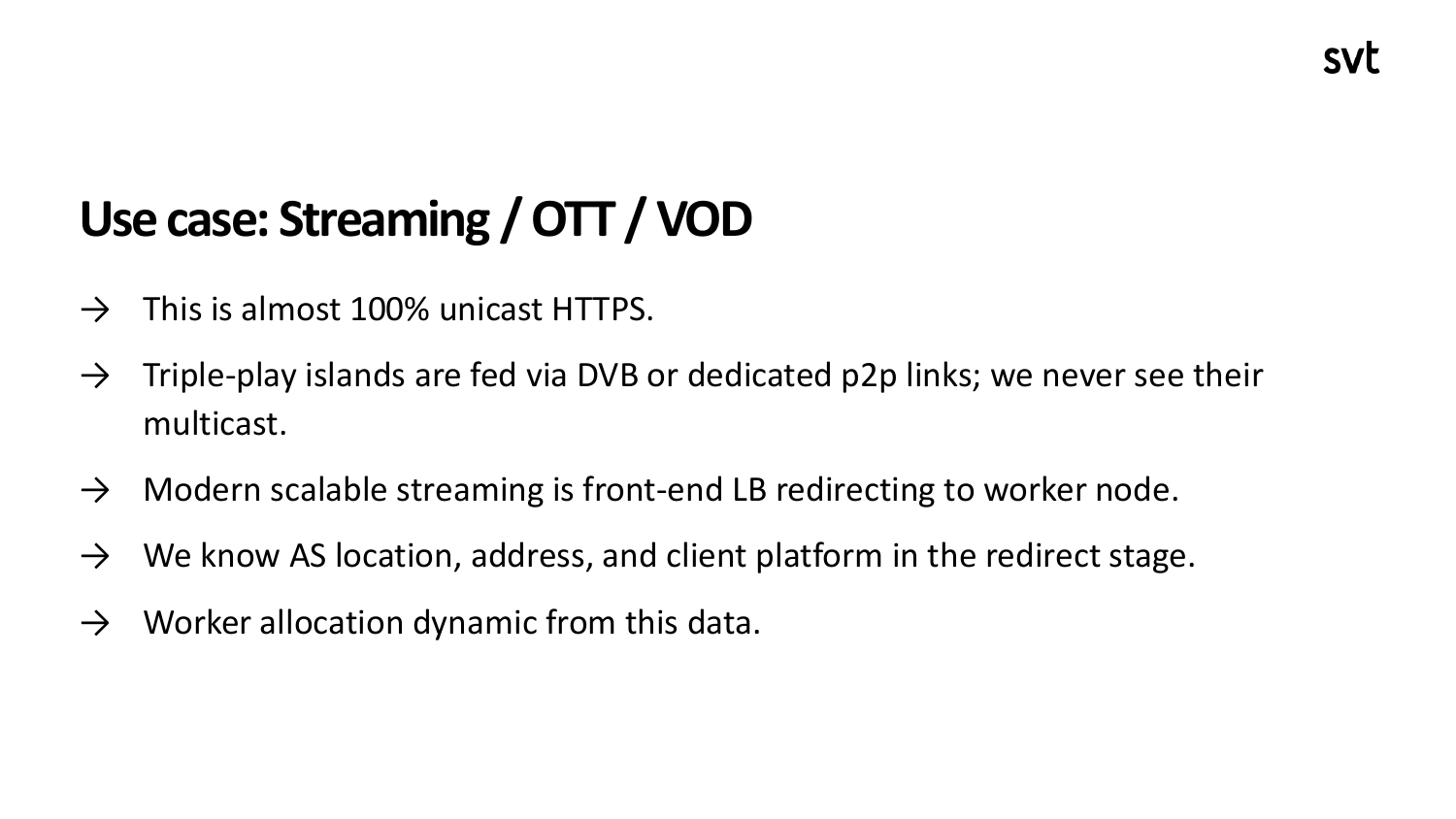#### **…streaming**

- $\rightarrow$  Better client separation (No CGN multiplex)
- $\rightarrow$  More responsive interaction (due to above)
- $\rightarrow$  Possible to use hard-to-NAT protocols. (Not likely..)
- $\rightarrow$  Streaming pod deployment easier both technically and commercially:
	- $\rightarrow$  IPv6 addresses are practically free
	- $\rightarrow$  Any prefix routable can house a large streaming pod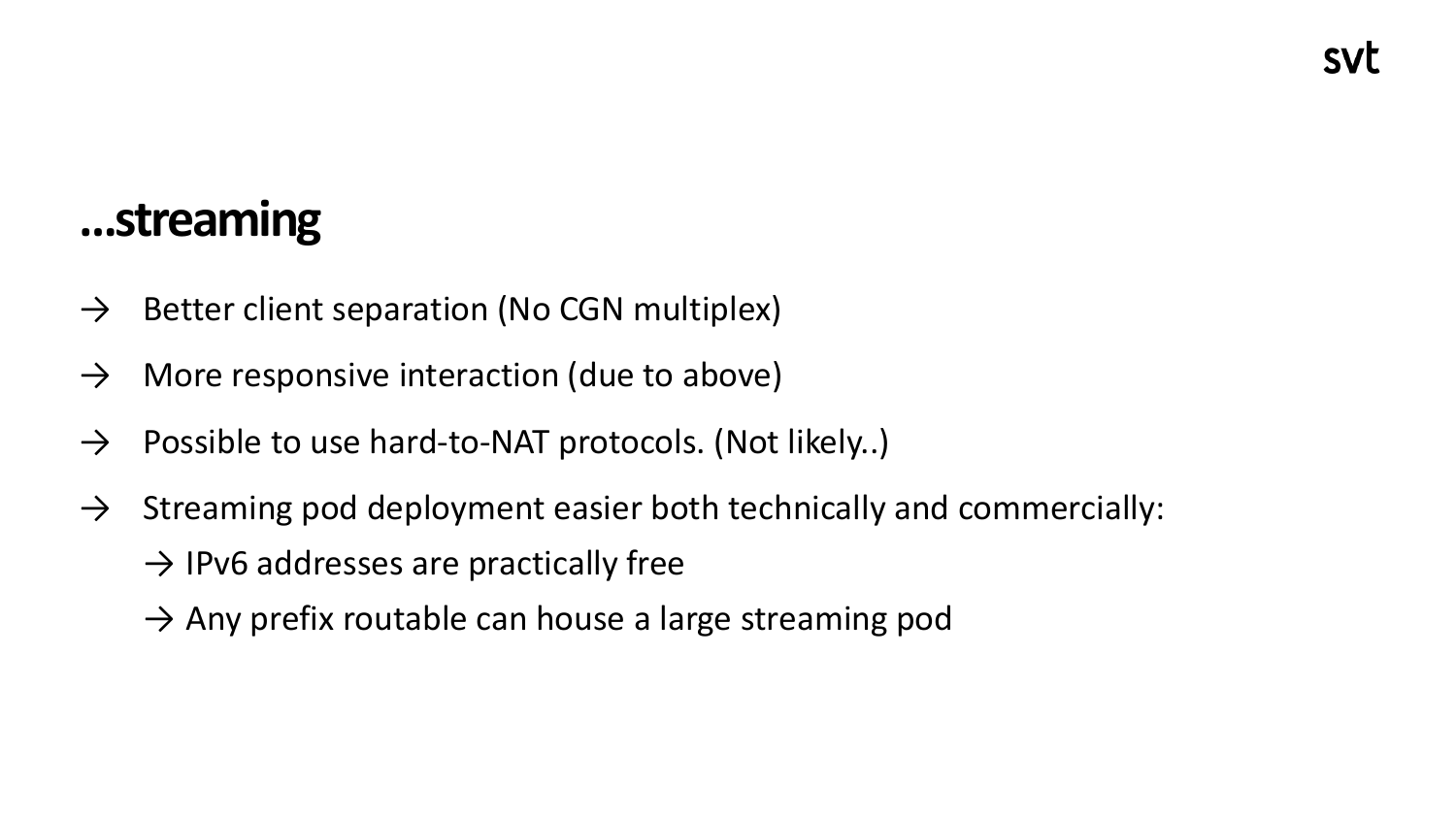# **v6 in streaming**

- $\rightarrow$  Current platform is v4-only
- $\rightarrow$  No major technical problems to migrate; DNS names used, generic hardware in use in all front ends.
- $\rightarrow$  Dual-stack required for foreseeable future.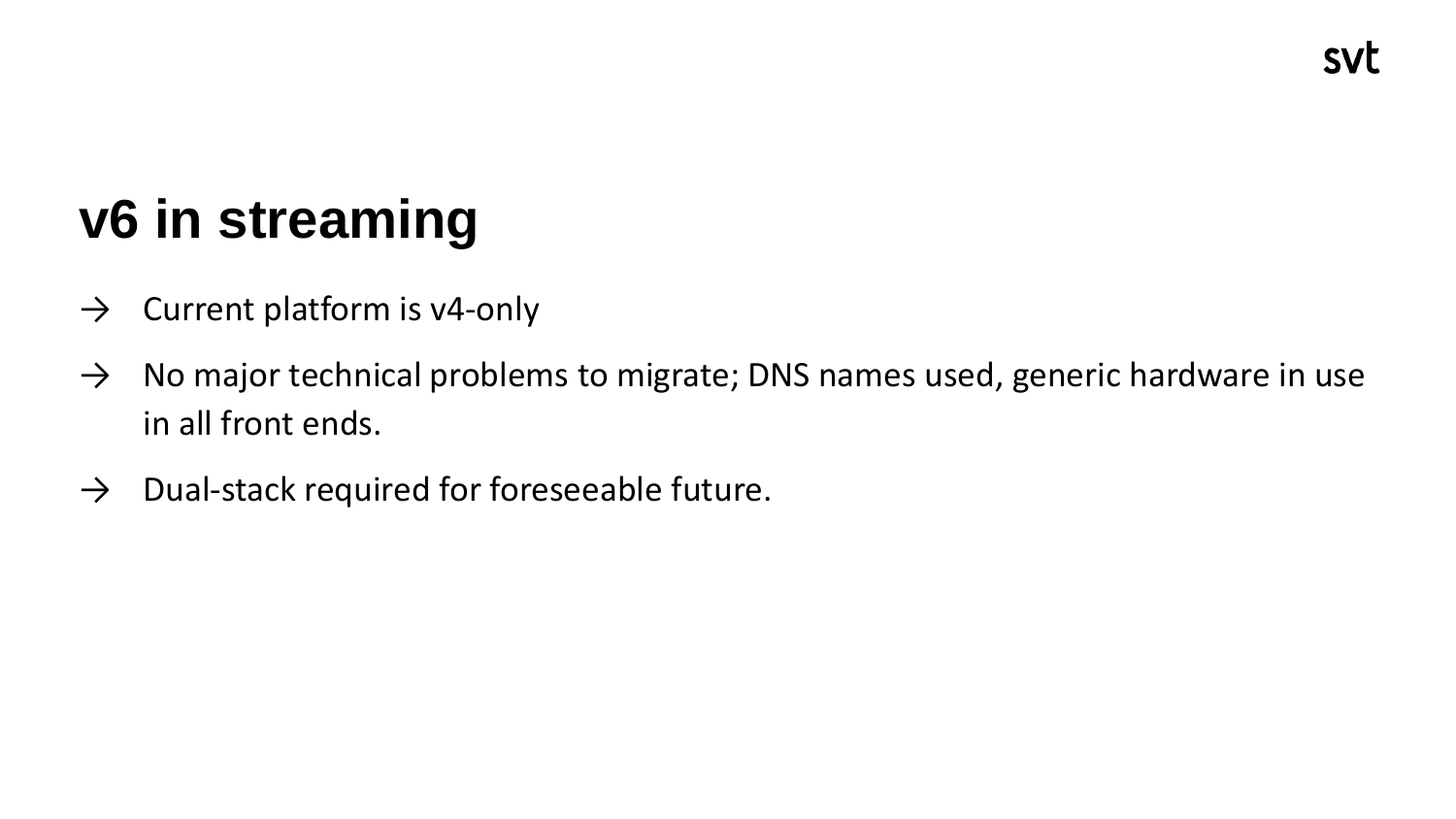# **Why do it?**

- $\rightarrow$  Current system works pretty well.
- $\rightarrow$  If there was a large body of IPv6 capable clients...
- $\rightarrow$  Also, growth and resiliency planning could improve if we're able to expedite significant traffic via IPv6.